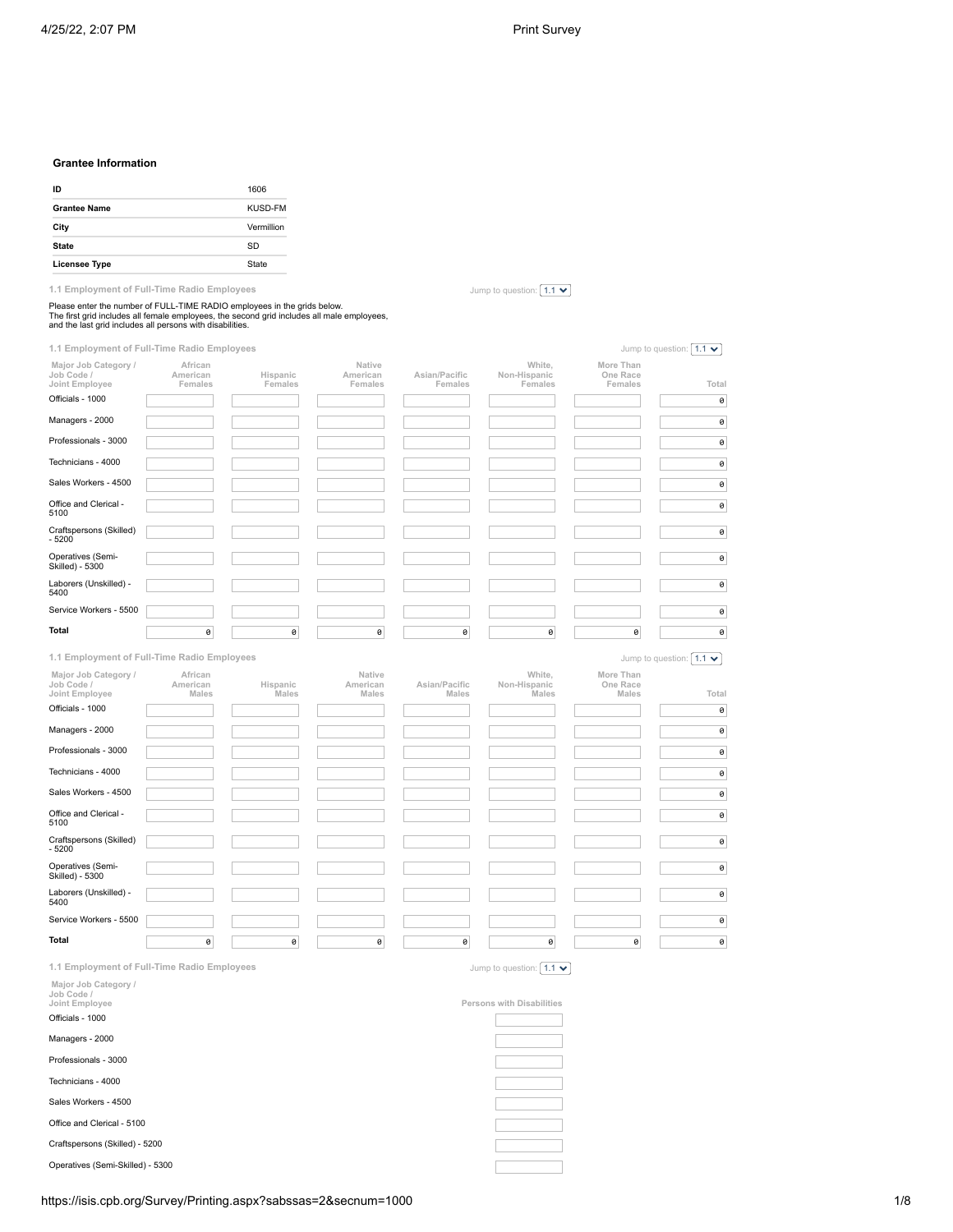| 4/25/22, 2:07 PM                                                                                                                                                                                                                                                                                                                                                                                                                                                                                                                                                                                                                                    |                                |                     |                               |                        |         | <b>Print Survey</b>                                |                                             |                                 |
|-----------------------------------------------------------------------------------------------------------------------------------------------------------------------------------------------------------------------------------------------------------------------------------------------------------------------------------------------------------------------------------------------------------------------------------------------------------------------------------------------------------------------------------------------------------------------------------------------------------------------------------------------------|--------------------------------|---------------------|-------------------------------|------------------------|---------|----------------------------------------------------|---------------------------------------------|---------------------------------|
| Laborers (Unskilled) - 5400                                                                                                                                                                                                                                                                                                                                                                                                                                                                                                                                                                                                                         |                                |                     |                               |                        |         |                                                    |                                             |                                 |
| Service Workers - 5500                                                                                                                                                                                                                                                                                                                                                                                                                                                                                                                                                                                                                              |                                |                     |                               |                        |         |                                                    |                                             |                                 |
| Total                                                                                                                                                                                                                                                                                                                                                                                                                                                                                                                                                                                                                                               |                                |                     |                               |                        |         | 0                                                  |                                             |                                 |
| 1.1 Employment of Full-Time Radio Employees                                                                                                                                                                                                                                                                                                                                                                                                                                                                                                                                                                                                         |                                |                     |                               |                        |         | Jump to question: $1.1 \times$                     |                                             |                                 |
| Please enter the gender and ethnicity of each<br>person with disabilities listed above (e.g. 1 African American female).                                                                                                                                                                                                                                                                                                                                                                                                                                                                                                                            |                                |                     |                               |                        |         |                                                    |                                             |                                 |
| 1.2 Major Programming Decision Makers                                                                                                                                                                                                                                                                                                                                                                                                                                                                                                                                                                                                               |                                |                     |                               |                        |         | Jump to question: $ 1.2 \times$                    |                                             |                                 |
| Please report by gender and ethnic or racial group the headcount of full-time employees having responsibility for making<br>major programming decisions. Include the station general manager if appropriate. Major programming decisions include<br>decisions about program acquisition and production, program development, on-air program scheduling, etc. This item should<br>result in a double-counting of some full-time employees; employees having the responsibility for making major<br>programming decisions should be included in the counts for this item and again,<br>by job category above, in the full-time employee Question 1.1. |                                |                     |                               |                        |         |                                                    |                                             |                                 |
| 1.2 Major Programming Decision Makers<br>Of the full-time employees reported in Question 1.1, how many, including the station general manager,<br>have responsibility for making major programming decisions?                                                                                                                                                                                                                                                                                                                                                                                                                                       |                                |                     |                               |                        |         | Jump to question: $\mid$ 1.2 $\blacktriangleright$ |                                             |                                 |
|                                                                                                                                                                                                                                                                                                                                                                                                                                                                                                                                                                                                                                                     |                                |                     |                               |                        |         |                                                    |                                             |                                 |
| 1.2 Major Programming Decision Makers                                                                                                                                                                                                                                                                                                                                                                                                                                                                                                                                                                                                               | African                        |                     | Native                        |                        |         | White,                                             | Jump to question: $1.2 \times$<br>More Than |                                 |
|                                                                                                                                                                                                                                                                                                                                                                                                                                                                                                                                                                                                                                                     | American                       | Hispanic            | American                      | Asian/Pacific          |         | Non-Hispanic                                       | One Race                                    | Total                           |
| Female<br>Major<br>Programming<br>Decision<br>Makers                                                                                                                                                                                                                                                                                                                                                                                                                                                                                                                                                                                                |                                |                     |                               |                        |         |                                                    |                                             | 0                               |
| Male Major<br>Programming<br>Decision                                                                                                                                                                                                                                                                                                                                                                                                                                                                                                                                                                                                               |                                |                     |                               |                        |         |                                                    |                                             | 0                               |
| Makers<br>Total                                                                                                                                                                                                                                                                                                                                                                                                                                                                                                                                                                                                                                     | 0                              | 0                   | 0                             | 0                      |         | 0                                                  | 0                                           | 0                               |
| 1.3 Employment of Part-Time Radio Employees                                                                                                                                                                                                                                                                                                                                                                                                                                                                                                                                                                                                         |                                |                     |                               |                        |         | Jump to question: $ 1.3 \times$                    |                                             |                                 |
| Please enter the number of PART-TIME employees in the grids below. The first grid<br>includes all female employees, the second grid includes all male employees,<br>and the last grid includes all persons with disabilities.                                                                                                                                                                                                                                                                                                                                                                                                                       |                                |                     |                               |                        |         |                                                    |                                             |                                 |
| 1.3 Employment of Part-Time Radio Employees                                                                                                                                                                                                                                                                                                                                                                                                                                                                                                                                                                                                         |                                |                     |                               |                        |         |                                                    |                                             | Jump to question: $ 1.3 \times$ |
| Major Job Category /<br>Job Code<br>Officials - 1000                                                                                                                                                                                                                                                                                                                                                                                                                                                                                                                                                                                                | African<br>American<br>Females | Hispanic<br>Females | Native<br>American<br>Females | Asian/Pacific          | Females | White,<br>Non-Hispanic<br>Females                  | More Than<br>One Race<br>Females            | Total<br>0                      |
| Managers - 2000                                                                                                                                                                                                                                                                                                                                                                                                                                                                                                                                                                                                                                     |                                |                     |                               |                        |         |                                                    |                                             | 0                               |
| Professionals - 3000                                                                                                                                                                                                                                                                                                                                                                                                                                                                                                                                                                                                                                |                                |                     |                               |                        |         |                                                    |                                             | 0                               |
| Technicians - 4000                                                                                                                                                                                                                                                                                                                                                                                                                                                                                                                                                                                                                                  |                                |                     |                               |                        |         |                                                    |                                             | 0                               |
| Sales Workers - 4500                                                                                                                                                                                                                                                                                                                                                                                                                                                                                                                                                                                                                                |                                |                     |                               |                        |         |                                                    |                                             | 0                               |
| Office and Clerical -<br>5100                                                                                                                                                                                                                                                                                                                                                                                                                                                                                                                                                                                                                       |                                |                     |                               |                        |         |                                                    |                                             | 0                               |
| Craftspersons (Skilled)<br>$-5200$                                                                                                                                                                                                                                                                                                                                                                                                                                                                                                                                                                                                                  |                                |                     |                               |                        |         |                                                    |                                             | $\pmb{\Theta}$                  |
| Operatives (Semi-<br>skilled) - 5300                                                                                                                                                                                                                                                                                                                                                                                                                                                                                                                                                                                                                |                                |                     |                               |                        |         |                                                    |                                             | 0                               |
| Laborers (Unskilled) -<br>5400                                                                                                                                                                                                                                                                                                                                                                                                                                                                                                                                                                                                                      |                                |                     |                               |                        |         |                                                    |                                             | 0                               |
| Service Workers - 5500                                                                                                                                                                                                                                                                                                                                                                                                                                                                                                                                                                                                                              |                                |                     |                               |                        |         |                                                    |                                             | $\theta$                        |
| Total                                                                                                                                                                                                                                                                                                                                                                                                                                                                                                                                                                                                                                               | 0                              | 0                   |                               | 0                      | 0       | 0                                                  | 0                                           | 0                               |
| 1.3 Employment of Part-Time Radio Employees                                                                                                                                                                                                                                                                                                                                                                                                                                                                                                                                                                                                         |                                |                     |                               |                        |         |                                                    |                                             | Jump to question: $1.3 \times$  |
| Major Job Category /<br>Job Code                                                                                                                                                                                                                                                                                                                                                                                                                                                                                                                                                                                                                    | African<br>American<br>Males   | Hispanic<br>Males   | Native<br>American            | Asian/Pacific<br>Males | Males   | White,<br>Non-Hispanic<br>Males                    | More Than<br>One Race<br>Males              | Total                           |
| Officials - 1000                                                                                                                                                                                                                                                                                                                                                                                                                                                                                                                                                                                                                                    |                                |                     |                               |                        |         |                                                    |                                             | 0                               |
| Managers - 2000                                                                                                                                                                                                                                                                                                                                                                                                                                                                                                                                                                                                                                     |                                |                     |                               |                        |         |                                                    |                                             | 0                               |
| Professionals - 3000                                                                                                                                                                                                                                                                                                                                                                                                                                                                                                                                                                                                                                |                                |                     |                               |                        |         |                                                    |                                             | 0                               |
| Technicians - 4000                                                                                                                                                                                                                                                                                                                                                                                                                                                                                                                                                                                                                                  |                                |                     |                               |                        |         |                                                    |                                             | 0                               |
| Sales Workers - 4500                                                                                                                                                                                                                                                                                                                                                                                                                                                                                                                                                                                                                                |                                |                     |                               |                        |         |                                                    |                                             | 0                               |
| Office and Clerical -<br>5100                                                                                                                                                                                                                                                                                                                                                                                                                                                                                                                                                                                                                       |                                |                     |                               |                        |         |                                                    |                                             | 0                               |
| Craftspersons (Skilled)<br>$-5200$                                                                                                                                                                                                                                                                                                                                                                                                                                                                                                                                                                                                                  |                                |                     |                               |                        |         |                                                    |                                             | 0                               |
| Operatives (Semi-<br>skilled) - 5300                                                                                                                                                                                                                                                                                                                                                                                                                                                                                                                                                                                                                |                                |                     |                               |                        |         |                                                    |                                             | $\theta$                        |
| Laborers (Unskilled) -<br>5400                                                                                                                                                                                                                                                                                                                                                                                                                                                                                                                                                                                                                      |                                |                     |                               |                        |         |                                                    |                                             | 0                               |
| Service Workers - 5500                                                                                                                                                                                                                                                                                                                                                                                                                                                                                                                                                                                                                              |                                |                     |                               |                        |         |                                                    |                                             | 0                               |
| Total                                                                                                                                                                                                                                                                                                                                                                                                                                                                                                                                                                                                                                               | 0                              | 0                   |                               | 0                      | 0       | 0                                                  | 0                                           | 0                               |
| 1.3 Employment of Part-Time Radio Employees                                                                                                                                                                                                                                                                                                                                                                                                                                                                                                                                                                                                         |                                |                     |                               |                        |         | Jump to question: $1.3 \times$                     |                                             |                                 |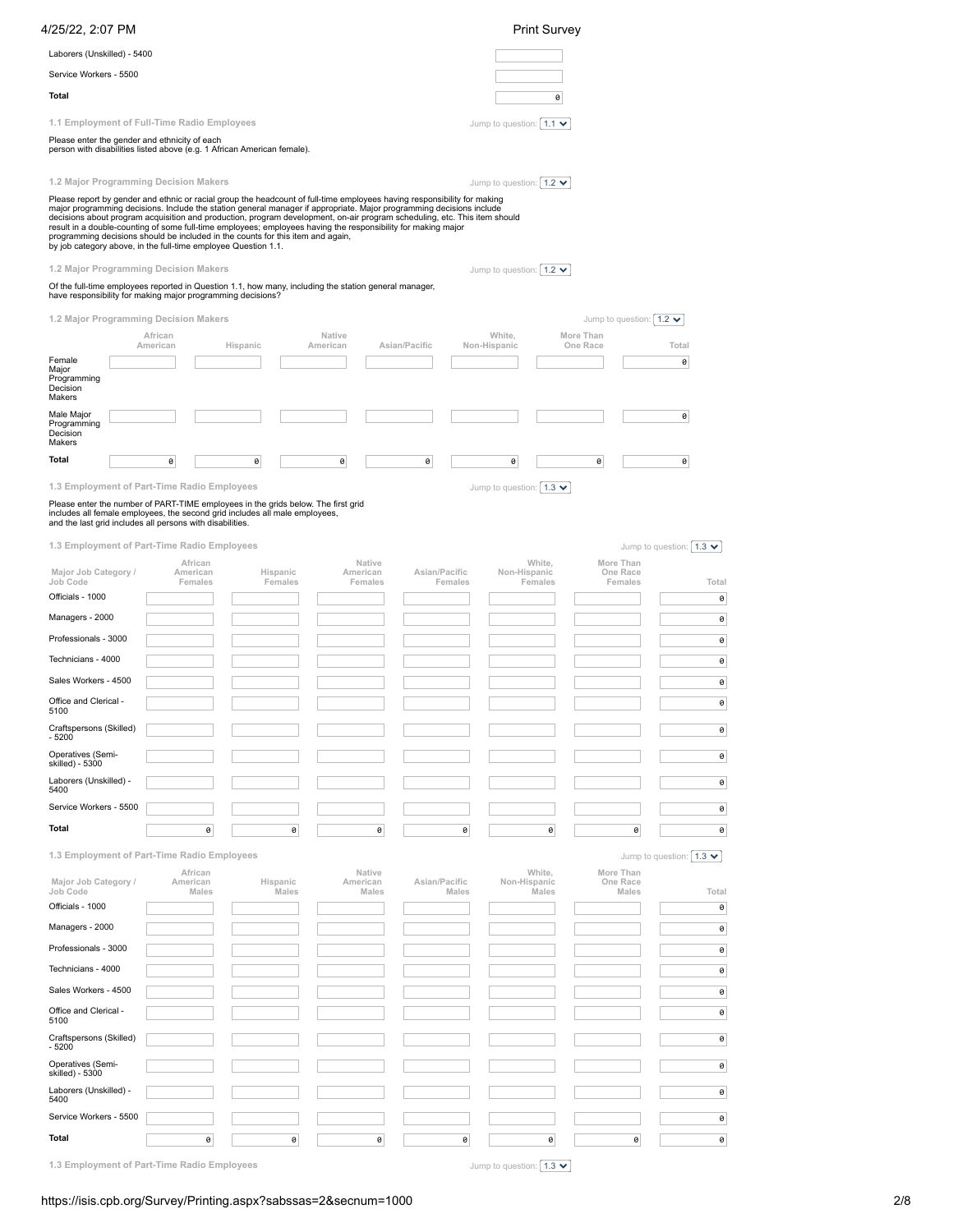| Major Job Category /                                                                                                                                                                                                                                                                                                                                                                                                           |                        |                                                                                                                                                                                                                                                                                                                                                                                                                                                                                                                                                                                                                                                                                                                                                                               |                      |                   |   | <b>Print Survey</b>                               |
|--------------------------------------------------------------------------------------------------------------------------------------------------------------------------------------------------------------------------------------------------------------------------------------------------------------------------------------------------------------------------------------------------------------------------------|------------------------|-------------------------------------------------------------------------------------------------------------------------------------------------------------------------------------------------------------------------------------------------------------------------------------------------------------------------------------------------------------------------------------------------------------------------------------------------------------------------------------------------------------------------------------------------------------------------------------------------------------------------------------------------------------------------------------------------------------------------------------------------------------------------------|----------------------|-------------------|---|---------------------------------------------------|
| Job Code                                                                                                                                                                                                                                                                                                                                                                                                                       |                        |                                                                                                                                                                                                                                                                                                                                                                                                                                                                                                                                                                                                                                                                                                                                                                               |                      |                   |   | Persons with Disabilities                         |
| Officials - 1000                                                                                                                                                                                                                                                                                                                                                                                                               |                        |                                                                                                                                                                                                                                                                                                                                                                                                                                                                                                                                                                                                                                                                                                                                                                               |                      |                   |   |                                                   |
| Managers - 2000                                                                                                                                                                                                                                                                                                                                                                                                                |                        |                                                                                                                                                                                                                                                                                                                                                                                                                                                                                                                                                                                                                                                                                                                                                                               |                      |                   |   |                                                   |
| Professionals - 3000                                                                                                                                                                                                                                                                                                                                                                                                           |                        |                                                                                                                                                                                                                                                                                                                                                                                                                                                                                                                                                                                                                                                                                                                                                                               |                      |                   |   |                                                   |
| Technicians - 4000                                                                                                                                                                                                                                                                                                                                                                                                             |                        |                                                                                                                                                                                                                                                                                                                                                                                                                                                                                                                                                                                                                                                                                                                                                                               |                      |                   |   |                                                   |
| Sales Workers - 4500                                                                                                                                                                                                                                                                                                                                                                                                           |                        |                                                                                                                                                                                                                                                                                                                                                                                                                                                                                                                                                                                                                                                                                                                                                                               |                      |                   |   |                                                   |
| Office and Clerical - 5100                                                                                                                                                                                                                                                                                                                                                                                                     |                        |                                                                                                                                                                                                                                                                                                                                                                                                                                                                                                                                                                                                                                                                                                                                                                               |                      |                   |   |                                                   |
| Craftspersons (Skilled) - 5200                                                                                                                                                                                                                                                                                                                                                                                                 |                        |                                                                                                                                                                                                                                                                                                                                                                                                                                                                                                                                                                                                                                                                                                                                                                               |                      |                   |   |                                                   |
| Operatives (Semi-skilled) - 5300                                                                                                                                                                                                                                                                                                                                                                                               |                        |                                                                                                                                                                                                                                                                                                                                                                                                                                                                                                                                                                                                                                                                                                                                                                               |                      |                   |   |                                                   |
| Laborers (Unskilled) - 5400                                                                                                                                                                                                                                                                                                                                                                                                    |                        |                                                                                                                                                                                                                                                                                                                                                                                                                                                                                                                                                                                                                                                                                                                                                                               |                      |                   |   |                                                   |
| Service Workers - 5500                                                                                                                                                                                                                                                                                                                                                                                                         |                        |                                                                                                                                                                                                                                                                                                                                                                                                                                                                                                                                                                                                                                                                                                                                                                               |                      |                   |   |                                                   |
| <b>Total</b>                                                                                                                                                                                                                                                                                                                                                                                                                   |                        |                                                                                                                                                                                                                                                                                                                                                                                                                                                                                                                                                                                                                                                                                                                                                                               |                      |                   |   |                                                   |
|                                                                                                                                                                                                                                                                                                                                                                                                                                |                        |                                                                                                                                                                                                                                                                                                                                                                                                                                                                                                                                                                                                                                                                                                                                                                               |                      |                   |   | 0                                                 |
| 1.4 Part-Time Employment                                                                                                                                                                                                                                                                                                                                                                                                       |                        |                                                                                                                                                                                                                                                                                                                                                                                                                                                                                                                                                                                                                                                                                                                                                                               |                      |                   |   | Jump to question: $1.4 \times$                    |
| worked 15 or more hours per week, but not full time?                                                                                                                                                                                                                                                                                                                                                                           |                        | Of all the part-time employees listed in Question 1.3, how many worked less than 15 hours per week and how many                                                                                                                                                                                                                                                                                                                                                                                                                                                                                                                                                                                                                                                               |                      |                   |   |                                                   |
| 1.4 Part-Time Employment                                                                                                                                                                                                                                                                                                                                                                                                       |                        |                                                                                                                                                                                                                                                                                                                                                                                                                                                                                                                                                                                                                                                                                                                                                                               |                      |                   |   | Jump to question: $1.4 \times$                    |
| Number working less than 15 hours per week                                                                                                                                                                                                                                                                                                                                                                                     |                        |                                                                                                                                                                                                                                                                                                                                                                                                                                                                                                                                                                                                                                                                                                                                                                               |                      |                   |   |                                                   |
| 1.4 Part-Time Employment                                                                                                                                                                                                                                                                                                                                                                                                       |                        |                                                                                                                                                                                                                                                                                                                                                                                                                                                                                                                                                                                                                                                                                                                                                                               |                      |                   |   | Jump to question: $1.4 \times$                    |
| Number working 15 or more hours per week                                                                                                                                                                                                                                                                                                                                                                                       |                        |                                                                                                                                                                                                                                                                                                                                                                                                                                                                                                                                                                                                                                                                                                                                                                               |                      |                   |   |                                                   |
|                                                                                                                                                                                                                                                                                                                                                                                                                                |                        |                                                                                                                                                                                                                                                                                                                                                                                                                                                                                                                                                                                                                                                                                                                                                                               |                      |                   |   |                                                   |
| 1.5 Full-Time Hiring                                                                                                                                                                                                                                                                                                                                                                                                           |                        |                                                                                                                                                                                                                                                                                                                                                                                                                                                                                                                                                                                                                                                                                                                                                                               |                      |                   |   | Jump to question: $1.5 \times$                    |
|                                                                                                                                                                                                                                                                                                                                                                                                                                |                        | Enter the number of full-time employees in each category hired during the fiscal year.<br>(Do not include internal promotions, but do include employees who changed from part-time to full-time status during the fiscal year.)                                                                                                                                                                                                                                                                                                                                                                                                                                                                                                                                               |                      |                   |   |                                                   |
| 1.5 Full-Time Hiring                                                                                                                                                                                                                                                                                                                                                                                                           |                        |                                                                                                                                                                                                                                                                                                                                                                                                                                                                                                                                                                                                                                                                                                                                                                               |                      |                   |   | Jump to question: $ 1.5 \rangle$                  |
| No full-time employees were hired (check here if applicable)                                                                                                                                                                                                                                                                                                                                                                   |                        |                                                                                                                                                                                                                                                                                                                                                                                                                                                                                                                                                                                                                                                                                                                                                                               |                      |                   |   |                                                   |
| 1.5 Full-Time Hiring                                                                                                                                                                                                                                                                                                                                                                                                           |                        |                                                                                                                                                                                                                                                                                                                                                                                                                                                                                                                                                                                                                                                                                                                                                                               |                      |                   |   | Jump to question: $1.5 \times$                    |
| Major Job Category /                                                                                                                                                                                                                                                                                                                                                                                                           |                        |                                                                                                                                                                                                                                                                                                                                                                                                                                                                                                                                                                                                                                                                                                                                                                               |                      |                   |   |                                                   |
| Job Code<br>Officials - 1000                                                                                                                                                                                                                                                                                                                                                                                                   | <b>Minority Female</b> | Non-Minority Female                                                                                                                                                                                                                                                                                                                                                                                                                                                                                                                                                                                                                                                                                                                                                           | <b>Minority Male</b> | Non-Minority Male |   | Total                                             |
| Managers - 2000                                                                                                                                                                                                                                                                                                                                                                                                                |                        |                                                                                                                                                                                                                                                                                                                                                                                                                                                                                                                                                                                                                                                                                                                                                                               |                      |                   |   | 0                                                 |
| Professionals - 3000                                                                                                                                                                                                                                                                                                                                                                                                           |                        |                                                                                                                                                                                                                                                                                                                                                                                                                                                                                                                                                                                                                                                                                                                                                                               |                      |                   |   | 0                                                 |
|                                                                                                                                                                                                                                                                                                                                                                                                                                |                        |                                                                                                                                                                                                                                                                                                                                                                                                                                                                                                                                                                                                                                                                                                                                                                               |                      |                   |   | 0                                                 |
| Technicians - 4000                                                                                                                                                                                                                                                                                                                                                                                                             |                        |                                                                                                                                                                                                                                                                                                                                                                                                                                                                                                                                                                                                                                                                                                                                                                               |                      |                   |   | 0                                                 |
| Sales Workers - 4500                                                                                                                                                                                                                                                                                                                                                                                                           |                        |                                                                                                                                                                                                                                                                                                                                                                                                                                                                                                                                                                                                                                                                                                                                                                               |                      |                   |   | 0                                                 |
| Office / Service<br>Workers - 5100-5500                                                                                                                                                                                                                                                                                                                                                                                        |                        |                                                                                                                                                                                                                                                                                                                                                                                                                                                                                                                                                                                                                                                                                                                                                                               |                      |                   |   | 0                                                 |
| Total                                                                                                                                                                                                                                                                                                                                                                                                                          | 0                      | 0                                                                                                                                                                                                                                                                                                                                                                                                                                                                                                                                                                                                                                                                                                                                                                             | 0                    |                   | 0 | 0                                                 |
|                                                                                                                                                                                                                                                                                                                                                                                                                                |                        |                                                                                                                                                                                                                                                                                                                                                                                                                                                                                                                                                                                                                                                                                                                                                                               |                      |                   |   |                                                   |
|                                                                                                                                                                                                                                                                                                                                                                                                                                |                        | Enter the total number of full-time and part-time openings that occurred during the fiscal year. Include both vacancies in<br>previously filled positions and newly created positions. Include all positions that became available during the fiscal year,<br>regardless of whether they were filled during the year. If a job opening was filled during the year, include it regardless of<br>whether it was filled by an internal or an external candidate. Do not include as job openings any positions created through<br>the promotion of an employee who stays in essentially the same job but has a different title (i.e. where there was no vacancy or<br>newly created position to be filled). If no full-time or part-time job openings occured, please enter zero. |                      |                   |   | Jump to question: $1.6 \times$                    |
|                                                                                                                                                                                                                                                                                                                                                                                                                                |                        |                                                                                                                                                                                                                                                                                                                                                                                                                                                                                                                                                                                                                                                                                                                                                                               |                      |                   |   | Jump to question: $1.6 \times$                    |
|                                                                                                                                                                                                                                                                                                                                                                                                                                |                        |                                                                                                                                                                                                                                                                                                                                                                                                                                                                                                                                                                                                                                                                                                                                                                               |                      |                   |   |                                                   |
|                                                                                                                                                                                                                                                                                                                                                                                                                                |                        |                                                                                                                                                                                                                                                                                                                                                                                                                                                                                                                                                                                                                                                                                                                                                                               |                      |                   |   | Jump to question: $\vert 1.7 \blacktriangleright$ |
|                                                                                                                                                                                                                                                                                                                                                                                                                                |                        | During the fiscal year, did you hire independent contractors to provide any of the following services?                                                                                                                                                                                                                                                                                                                                                                                                                                                                                                                                                                                                                                                                        |                      |                   |   |                                                   |
|                                                                                                                                                                                                                                                                                                                                                                                                                                |                        |                                                                                                                                                                                                                                                                                                                                                                                                                                                                                                                                                                                                                                                                                                                                                                               |                      |                   |   | Jump to question: $1.7 \times$                    |
|                                                                                                                                                                                                                                                                                                                                                                                                                                |                        |                                                                                                                                                                                                                                                                                                                                                                                                                                                                                                                                                                                                                                                                                                                                                                               |                      |                   |   | Check all that apply                              |
|                                                                                                                                                                                                                                                                                                                                                                                                                                |                        |                                                                                                                                                                                                                                                                                                                                                                                                                                                                                                                                                                                                                                                                                                                                                                               |                      |                   |   |                                                   |
|                                                                                                                                                                                                                                                                                                                                                                                                                                |                        |                                                                                                                                                                                                                                                                                                                                                                                                                                                                                                                                                                                                                                                                                                                                                                               |                      |                   |   |                                                   |
|                                                                                                                                                                                                                                                                                                                                                                                                                                |                        |                                                                                                                                                                                                                                                                                                                                                                                                                                                                                                                                                                                                                                                                                                                                                                               |                      |                   |   | □                                                 |
|                                                                                                                                                                                                                                                                                                                                                                                                                                |                        |                                                                                                                                                                                                                                                                                                                                                                                                                                                                                                                                                                                                                                                                                                                                                                               |                      |                   |   | $\checkmark$                                      |
|                                                                                                                                                                                                                                                                                                                                                                                                                                |                        |                                                                                                                                                                                                                                                                                                                                                                                                                                                                                                                                                                                                                                                                                                                                                                               |                      |                   |   |                                                   |
|                                                                                                                                                                                                                                                                                                                                                                                                                                |                        |                                                                                                                                                                                                                                                                                                                                                                                                                                                                                                                                                                                                                                                                                                                                                                               |                      |                   |   | $\checkmark$                                      |
|                                                                                                                                                                                                                                                                                                                                                                                                                                |                        |                                                                                                                                                                                                                                                                                                                                                                                                                                                                                                                                                                                                                                                                                                                                                                               |                      |                   |   |                                                   |
|                                                                                                                                                                                                                                                                                                                                                                                                                                |                        |                                                                                                                                                                                                                                                                                                                                                                                                                                                                                                                                                                                                                                                                                                                                                                               |                      |                   |   |                                                   |
| 1.6 Full-Time and Part-Time Job Openings<br>1.6 Full-Time and Part-Time Job Openings<br>Number of full-time and part-time job openings<br>1.7 Hiring Contractors<br>1.7 Hiring Contractors<br>Underwritting solicitation related activities<br><b>Direct Mail</b><br>Telemarketing<br>Other development activities<br>Legal services<br>Human Resource services<br>Accounting/Payroll<br>Computer operations<br>Website design |                        |                                                                                                                                                                                                                                                                                                                                                                                                                                                                                                                                                                                                                                                                                                                                                                               |                      |                   |   |                                                   |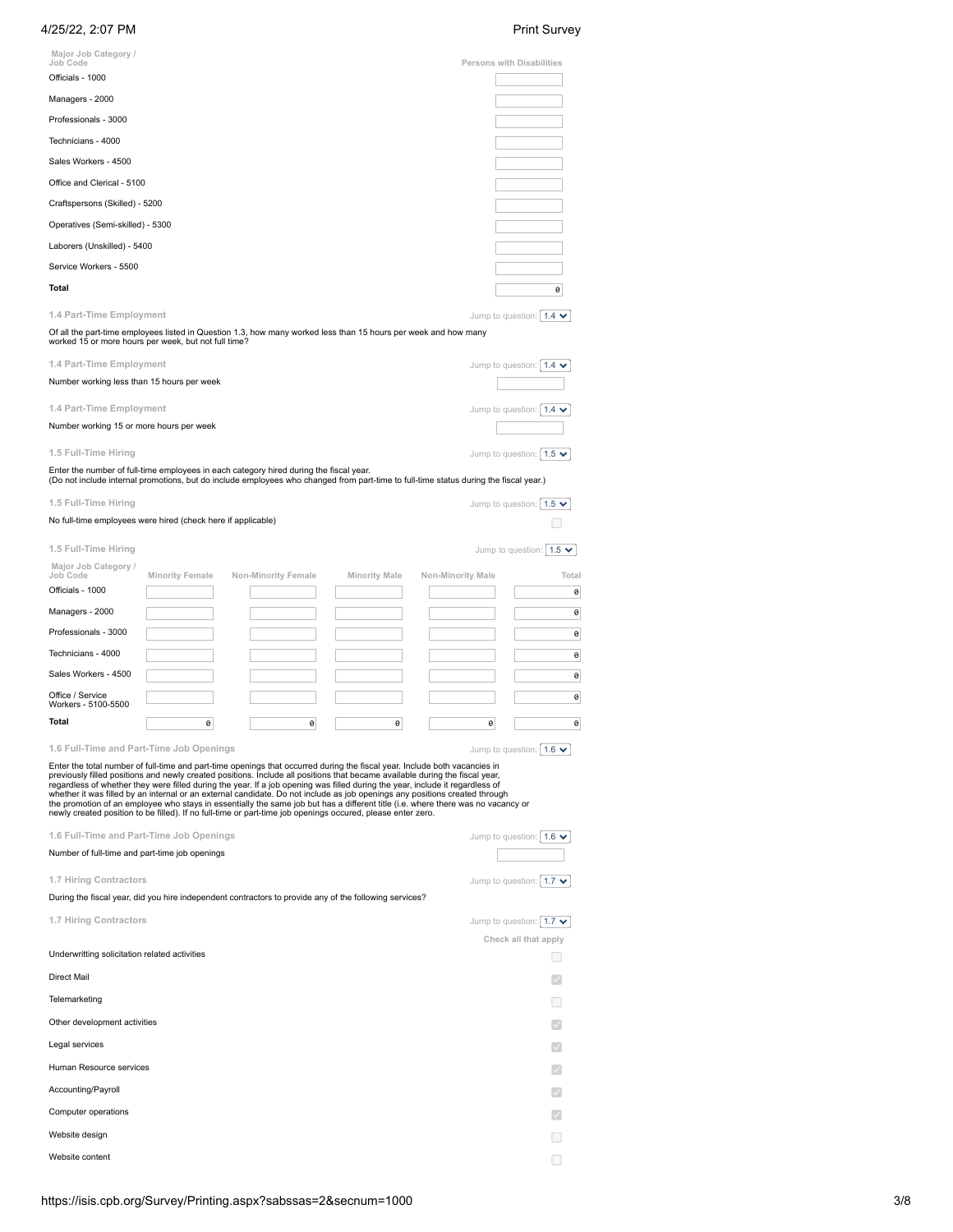| Broadcasting engineering<br>Engineering<br>H<br>Program director activities<br>None of the above<br>Question<br>Comment<br>more than 1 race female<br>All employees are reported under TV SAS.<br>2.1 Corporate Management<br>Jump to question: $2.1 \cdot \cdot$<br># of Employees<br>Avg. Annual Salary<br>Average Tenure<br><b>Chief Executive Officer</b><br>\$<br>Chief Executive Officer - Joint<br>1.00<br>120,963<br>22<br>\$<br><b>Chief Operations Officer</b><br>\$<br>Chief Operations Officer - Joint<br>\$<br><b>Chief Financial Officer</b><br>\$<br>Chief Financial Officer - Joint<br>\$<br><b>Chief Digital Media Operations</b><br>\$<br>Chief Digital Media Operations - Joint<br>1.00<br>88,933<br>34<br>\$<br>2.1 Corporate Management<br>Jump to question: $ 2.1 \times$<br>Please list the Other Job titles in this sub-category not listed above<br>2.2 Communication and Promotions<br>Jump to question: $2.2 \times$<br>\$<br><b>Publicity, Program Promotion Chief</b><br>Publicity, Program Promotion Chief - Joint<br>\$<br>Communication and Public Relations, Chief<br>\$<br>Communication and Public Relations, Chief - Joint<br>1.00<br>78,211<br>17<br>\$<br>2.2 Communication and Promotions<br>Jump to question: $ 2.2 \times $<br>Please list the Other Job titles in this sub-category not listed above<br>2.3 Programming and Productions<br>Jump to question: $2.3 \times$<br>\$<br><b>Programming Director</b><br>Programming Director - Joint<br>\$<br>Production, Chief<br>\$<br>Production, Chief - Joint<br>2.00<br>72,939<br>22<br>\$<br><b>Executive Producer</b><br>\$<br>Executive Producer - Joint<br>\$<br>Producer<br>\$<br>Producer - Joint<br>8<br>23.00<br>\$<br>47,750<br>2.3 Programming and Productions<br>Jump to question: $ 2.3 \times$<br>Please list the Other Job titles in this sub-category not listed above<br>2.4 Development and Fundraising<br>Jump to question: $2.4 \times$<br>\$<br>Development, Chief<br>Development, Chief - Joint<br>1.00<br>\$<br>112,837<br>10<br><b>Member Services, Chief</b><br>\$<br>Member Services, Chief - Joint<br>1.00<br>\$<br>60,000<br>$\overline{\mathbf{3}}$<br>Membership Fundraising, Chief<br>\$<br>Membership Fundraising, Chief - Joint<br>2.00<br>$\overline{2}$<br>\$<br>64,208<br><b>Major Giving Fundraising Chief</b><br>\$<br>Major Giving Fundraising Chief - Joint<br>74,000<br>$\mathbf{2}$<br>1.00<br>\$<br>On-Air Fundraising, Chief<br>\$<br>On-Air Fundraising, Chief - Joint<br>1.00<br>$\overline{2}$<br>\$<br>68,575<br><b>Auction Fundraising, Chief</b><br>\$<br>Auction Fundraising, Chief - Joint<br>\$<br>Jump to question: $2.4 \times$ | 4/25/22, 2:07 PM                |  | <b>Print Survey</b> |
|---------------------------------------------------------------------------------------------------------------------------------------------------------------------------------------------------------------------------------------------------------------------------------------------------------------------------------------------------------------------------------------------------------------------------------------------------------------------------------------------------------------------------------------------------------------------------------------------------------------------------------------------------------------------------------------------------------------------------------------------------------------------------------------------------------------------------------------------------------------------------------------------------------------------------------------------------------------------------------------------------------------------------------------------------------------------------------------------------------------------------------------------------------------------------------------------------------------------------------------------------------------------------------------------------------------------------------------------------------------------------------------------------------------------------------------------------------------------------------------------------------------------------------------------------------------------------------------------------------------------------------------------------------------------------------------------------------------------------------------------------------------------------------------------------------------------------------------------------------------------------------------------------------------------------------------------------------------------------------------------------------------------------------------------------------------------------------------------------------------------------------------------------------------------------------------------------------------------------------------------------------------------------------------------------------------------------------------------------------------------------------------------------------------------------------------------------------------------------------------------------------------------------------------------------------------------------------------------------------------------------------------------------------------------------------|---------------------------------|--|---------------------|
|                                                                                                                                                                                                                                                                                                                                                                                                                                                                                                                                                                                                                                                                                                                                                                                                                                                                                                                                                                                                                                                                                                                                                                                                                                                                                                                                                                                                                                                                                                                                                                                                                                                                                                                                                                                                                                                                                                                                                                                                                                                                                                                                                                                                                                                                                                                                                                                                                                                                                                                                                                                                                                                                                 |                                 |  |                     |
|                                                                                                                                                                                                                                                                                                                                                                                                                                                                                                                                                                                                                                                                                                                                                                                                                                                                                                                                                                                                                                                                                                                                                                                                                                                                                                                                                                                                                                                                                                                                                                                                                                                                                                                                                                                                                                                                                                                                                                                                                                                                                                                                                                                                                                                                                                                                                                                                                                                                                                                                                                                                                                                                                 |                                 |  |                     |
|                                                                                                                                                                                                                                                                                                                                                                                                                                                                                                                                                                                                                                                                                                                                                                                                                                                                                                                                                                                                                                                                                                                                                                                                                                                                                                                                                                                                                                                                                                                                                                                                                                                                                                                                                                                                                                                                                                                                                                                                                                                                                                                                                                                                                                                                                                                                                                                                                                                                                                                                                                                                                                                                                 |                                 |  |                     |
|                                                                                                                                                                                                                                                                                                                                                                                                                                                                                                                                                                                                                                                                                                                                                                                                                                                                                                                                                                                                                                                                                                                                                                                                                                                                                                                                                                                                                                                                                                                                                                                                                                                                                                                                                                                                                                                                                                                                                                                                                                                                                                                                                                                                                                                                                                                                                                                                                                                                                                                                                                                                                                                                                 |                                 |  |                     |
|                                                                                                                                                                                                                                                                                                                                                                                                                                                                                                                                                                                                                                                                                                                                                                                                                                                                                                                                                                                                                                                                                                                                                                                                                                                                                                                                                                                                                                                                                                                                                                                                                                                                                                                                                                                                                                                                                                                                                                                                                                                                                                                                                                                                                                                                                                                                                                                                                                                                                                                                                                                                                                                                                 | Comments                        |  |                     |
|                                                                                                                                                                                                                                                                                                                                                                                                                                                                                                                                                                                                                                                                                                                                                                                                                                                                                                                                                                                                                                                                                                                                                                                                                                                                                                                                                                                                                                                                                                                                                                                                                                                                                                                                                                                                                                                                                                                                                                                                                                                                                                                                                                                                                                                                                                                                                                                                                                                                                                                                                                                                                                                                                 |                                 |  |                     |
|                                                                                                                                                                                                                                                                                                                                                                                                                                                                                                                                                                                                                                                                                                                                                                                                                                                                                                                                                                                                                                                                                                                                                                                                                                                                                                                                                                                                                                                                                                                                                                                                                                                                                                                                                                                                                                                                                                                                                                                                                                                                                                                                                                                                                                                                                                                                                                                                                                                                                                                                                                                                                                                                                 |                                 |  |                     |
|                                                                                                                                                                                                                                                                                                                                                                                                                                                                                                                                                                                                                                                                                                                                                                                                                                                                                                                                                                                                                                                                                                                                                                                                                                                                                                                                                                                                                                                                                                                                                                                                                                                                                                                                                                                                                                                                                                                                                                                                                                                                                                                                                                                                                                                                                                                                                                                                                                                                                                                                                                                                                                                                                 |                                 |  |                     |
|                                                                                                                                                                                                                                                                                                                                                                                                                                                                                                                                                                                                                                                                                                                                                                                                                                                                                                                                                                                                                                                                                                                                                                                                                                                                                                                                                                                                                                                                                                                                                                                                                                                                                                                                                                                                                                                                                                                                                                                                                                                                                                                                                                                                                                                                                                                                                                                                                                                                                                                                                                                                                                                                                 |                                 |  |                     |
|                                                                                                                                                                                                                                                                                                                                                                                                                                                                                                                                                                                                                                                                                                                                                                                                                                                                                                                                                                                                                                                                                                                                                                                                                                                                                                                                                                                                                                                                                                                                                                                                                                                                                                                                                                                                                                                                                                                                                                                                                                                                                                                                                                                                                                                                                                                                                                                                                                                                                                                                                                                                                                                                                 |                                 |  |                     |
|                                                                                                                                                                                                                                                                                                                                                                                                                                                                                                                                                                                                                                                                                                                                                                                                                                                                                                                                                                                                                                                                                                                                                                                                                                                                                                                                                                                                                                                                                                                                                                                                                                                                                                                                                                                                                                                                                                                                                                                                                                                                                                                                                                                                                                                                                                                                                                                                                                                                                                                                                                                                                                                                                 |                                 |  |                     |
|                                                                                                                                                                                                                                                                                                                                                                                                                                                                                                                                                                                                                                                                                                                                                                                                                                                                                                                                                                                                                                                                                                                                                                                                                                                                                                                                                                                                                                                                                                                                                                                                                                                                                                                                                                                                                                                                                                                                                                                                                                                                                                                                                                                                                                                                                                                                                                                                                                                                                                                                                                                                                                                                                 |                                 |  |                     |
|                                                                                                                                                                                                                                                                                                                                                                                                                                                                                                                                                                                                                                                                                                                                                                                                                                                                                                                                                                                                                                                                                                                                                                                                                                                                                                                                                                                                                                                                                                                                                                                                                                                                                                                                                                                                                                                                                                                                                                                                                                                                                                                                                                                                                                                                                                                                                                                                                                                                                                                                                                                                                                                                                 |                                 |  |                     |
|                                                                                                                                                                                                                                                                                                                                                                                                                                                                                                                                                                                                                                                                                                                                                                                                                                                                                                                                                                                                                                                                                                                                                                                                                                                                                                                                                                                                                                                                                                                                                                                                                                                                                                                                                                                                                                                                                                                                                                                                                                                                                                                                                                                                                                                                                                                                                                                                                                                                                                                                                                                                                                                                                 |                                 |  |                     |
|                                                                                                                                                                                                                                                                                                                                                                                                                                                                                                                                                                                                                                                                                                                                                                                                                                                                                                                                                                                                                                                                                                                                                                                                                                                                                                                                                                                                                                                                                                                                                                                                                                                                                                                                                                                                                                                                                                                                                                                                                                                                                                                                                                                                                                                                                                                                                                                                                                                                                                                                                                                                                                                                                 |                                 |  |                     |
|                                                                                                                                                                                                                                                                                                                                                                                                                                                                                                                                                                                                                                                                                                                                                                                                                                                                                                                                                                                                                                                                                                                                                                                                                                                                                                                                                                                                                                                                                                                                                                                                                                                                                                                                                                                                                                                                                                                                                                                                                                                                                                                                                                                                                                                                                                                                                                                                                                                                                                                                                                                                                                                                                 |                                 |  |                     |
|                                                                                                                                                                                                                                                                                                                                                                                                                                                                                                                                                                                                                                                                                                                                                                                                                                                                                                                                                                                                                                                                                                                                                                                                                                                                                                                                                                                                                                                                                                                                                                                                                                                                                                                                                                                                                                                                                                                                                                                                                                                                                                                                                                                                                                                                                                                                                                                                                                                                                                                                                                                                                                                                                 |                                 |  |                     |
|                                                                                                                                                                                                                                                                                                                                                                                                                                                                                                                                                                                                                                                                                                                                                                                                                                                                                                                                                                                                                                                                                                                                                                                                                                                                                                                                                                                                                                                                                                                                                                                                                                                                                                                                                                                                                                                                                                                                                                                                                                                                                                                                                                                                                                                                                                                                                                                                                                                                                                                                                                                                                                                                                 |                                 |  |                     |
|                                                                                                                                                                                                                                                                                                                                                                                                                                                                                                                                                                                                                                                                                                                                                                                                                                                                                                                                                                                                                                                                                                                                                                                                                                                                                                                                                                                                                                                                                                                                                                                                                                                                                                                                                                                                                                                                                                                                                                                                                                                                                                                                                                                                                                                                                                                                                                                                                                                                                                                                                                                                                                                                                 |                                 |  |                     |
|                                                                                                                                                                                                                                                                                                                                                                                                                                                                                                                                                                                                                                                                                                                                                                                                                                                                                                                                                                                                                                                                                                                                                                                                                                                                                                                                                                                                                                                                                                                                                                                                                                                                                                                                                                                                                                                                                                                                                                                                                                                                                                                                                                                                                                                                                                                                                                                                                                                                                                                                                                                                                                                                                 |                                 |  |                     |
|                                                                                                                                                                                                                                                                                                                                                                                                                                                                                                                                                                                                                                                                                                                                                                                                                                                                                                                                                                                                                                                                                                                                                                                                                                                                                                                                                                                                                                                                                                                                                                                                                                                                                                                                                                                                                                                                                                                                                                                                                                                                                                                                                                                                                                                                                                                                                                                                                                                                                                                                                                                                                                                                                 |                                 |  |                     |
|                                                                                                                                                                                                                                                                                                                                                                                                                                                                                                                                                                                                                                                                                                                                                                                                                                                                                                                                                                                                                                                                                                                                                                                                                                                                                                                                                                                                                                                                                                                                                                                                                                                                                                                                                                                                                                                                                                                                                                                                                                                                                                                                                                                                                                                                                                                                                                                                                                                                                                                                                                                                                                                                                 |                                 |  |                     |
|                                                                                                                                                                                                                                                                                                                                                                                                                                                                                                                                                                                                                                                                                                                                                                                                                                                                                                                                                                                                                                                                                                                                                                                                                                                                                                                                                                                                                                                                                                                                                                                                                                                                                                                                                                                                                                                                                                                                                                                                                                                                                                                                                                                                                                                                                                                                                                                                                                                                                                                                                                                                                                                                                 |                                 |  |                     |
|                                                                                                                                                                                                                                                                                                                                                                                                                                                                                                                                                                                                                                                                                                                                                                                                                                                                                                                                                                                                                                                                                                                                                                                                                                                                                                                                                                                                                                                                                                                                                                                                                                                                                                                                                                                                                                                                                                                                                                                                                                                                                                                                                                                                                                                                                                                                                                                                                                                                                                                                                                                                                                                                                 |                                 |  |                     |
|                                                                                                                                                                                                                                                                                                                                                                                                                                                                                                                                                                                                                                                                                                                                                                                                                                                                                                                                                                                                                                                                                                                                                                                                                                                                                                                                                                                                                                                                                                                                                                                                                                                                                                                                                                                                                                                                                                                                                                                                                                                                                                                                                                                                                                                                                                                                                                                                                                                                                                                                                                                                                                                                                 |                                 |  |                     |
|                                                                                                                                                                                                                                                                                                                                                                                                                                                                                                                                                                                                                                                                                                                                                                                                                                                                                                                                                                                                                                                                                                                                                                                                                                                                                                                                                                                                                                                                                                                                                                                                                                                                                                                                                                                                                                                                                                                                                                                                                                                                                                                                                                                                                                                                                                                                                                                                                                                                                                                                                                                                                                                                                 |                                 |  |                     |
|                                                                                                                                                                                                                                                                                                                                                                                                                                                                                                                                                                                                                                                                                                                                                                                                                                                                                                                                                                                                                                                                                                                                                                                                                                                                                                                                                                                                                                                                                                                                                                                                                                                                                                                                                                                                                                                                                                                                                                                                                                                                                                                                                                                                                                                                                                                                                                                                                                                                                                                                                                                                                                                                                 |                                 |  |                     |
|                                                                                                                                                                                                                                                                                                                                                                                                                                                                                                                                                                                                                                                                                                                                                                                                                                                                                                                                                                                                                                                                                                                                                                                                                                                                                                                                                                                                                                                                                                                                                                                                                                                                                                                                                                                                                                                                                                                                                                                                                                                                                                                                                                                                                                                                                                                                                                                                                                                                                                                                                                                                                                                                                 |                                 |  |                     |
|                                                                                                                                                                                                                                                                                                                                                                                                                                                                                                                                                                                                                                                                                                                                                                                                                                                                                                                                                                                                                                                                                                                                                                                                                                                                                                                                                                                                                                                                                                                                                                                                                                                                                                                                                                                                                                                                                                                                                                                                                                                                                                                                                                                                                                                                                                                                                                                                                                                                                                                                                                                                                                                                                 |                                 |  |                     |
|                                                                                                                                                                                                                                                                                                                                                                                                                                                                                                                                                                                                                                                                                                                                                                                                                                                                                                                                                                                                                                                                                                                                                                                                                                                                                                                                                                                                                                                                                                                                                                                                                                                                                                                                                                                                                                                                                                                                                                                                                                                                                                                                                                                                                                                                                                                                                                                                                                                                                                                                                                                                                                                                                 |                                 |  |                     |
|                                                                                                                                                                                                                                                                                                                                                                                                                                                                                                                                                                                                                                                                                                                                                                                                                                                                                                                                                                                                                                                                                                                                                                                                                                                                                                                                                                                                                                                                                                                                                                                                                                                                                                                                                                                                                                                                                                                                                                                                                                                                                                                                                                                                                                                                                                                                                                                                                                                                                                                                                                                                                                                                                 |                                 |  |                     |
|                                                                                                                                                                                                                                                                                                                                                                                                                                                                                                                                                                                                                                                                                                                                                                                                                                                                                                                                                                                                                                                                                                                                                                                                                                                                                                                                                                                                                                                                                                                                                                                                                                                                                                                                                                                                                                                                                                                                                                                                                                                                                                                                                                                                                                                                                                                                                                                                                                                                                                                                                                                                                                                                                 |                                 |  |                     |
|                                                                                                                                                                                                                                                                                                                                                                                                                                                                                                                                                                                                                                                                                                                                                                                                                                                                                                                                                                                                                                                                                                                                                                                                                                                                                                                                                                                                                                                                                                                                                                                                                                                                                                                                                                                                                                                                                                                                                                                                                                                                                                                                                                                                                                                                                                                                                                                                                                                                                                                                                                                                                                                                                 |                                 |  |                     |
|                                                                                                                                                                                                                                                                                                                                                                                                                                                                                                                                                                                                                                                                                                                                                                                                                                                                                                                                                                                                                                                                                                                                                                                                                                                                                                                                                                                                                                                                                                                                                                                                                                                                                                                                                                                                                                                                                                                                                                                                                                                                                                                                                                                                                                                                                                                                                                                                                                                                                                                                                                                                                                                                                 |                                 |  |                     |
|                                                                                                                                                                                                                                                                                                                                                                                                                                                                                                                                                                                                                                                                                                                                                                                                                                                                                                                                                                                                                                                                                                                                                                                                                                                                                                                                                                                                                                                                                                                                                                                                                                                                                                                                                                                                                                                                                                                                                                                                                                                                                                                                                                                                                                                                                                                                                                                                                                                                                                                                                                                                                                                                                 |                                 |  |                     |
|                                                                                                                                                                                                                                                                                                                                                                                                                                                                                                                                                                                                                                                                                                                                                                                                                                                                                                                                                                                                                                                                                                                                                                                                                                                                                                                                                                                                                                                                                                                                                                                                                                                                                                                                                                                                                                                                                                                                                                                                                                                                                                                                                                                                                                                                                                                                                                                                                                                                                                                                                                                                                                                                                 |                                 |  |                     |
|                                                                                                                                                                                                                                                                                                                                                                                                                                                                                                                                                                                                                                                                                                                                                                                                                                                                                                                                                                                                                                                                                                                                                                                                                                                                                                                                                                                                                                                                                                                                                                                                                                                                                                                                                                                                                                                                                                                                                                                                                                                                                                                                                                                                                                                                                                                                                                                                                                                                                                                                                                                                                                                                                 |                                 |  |                     |
|                                                                                                                                                                                                                                                                                                                                                                                                                                                                                                                                                                                                                                                                                                                                                                                                                                                                                                                                                                                                                                                                                                                                                                                                                                                                                                                                                                                                                                                                                                                                                                                                                                                                                                                                                                                                                                                                                                                                                                                                                                                                                                                                                                                                                                                                                                                                                                                                                                                                                                                                                                                                                                                                                 |                                 |  |                     |
|                                                                                                                                                                                                                                                                                                                                                                                                                                                                                                                                                                                                                                                                                                                                                                                                                                                                                                                                                                                                                                                                                                                                                                                                                                                                                                                                                                                                                                                                                                                                                                                                                                                                                                                                                                                                                                                                                                                                                                                                                                                                                                                                                                                                                                                                                                                                                                                                                                                                                                                                                                                                                                                                                 |                                 |  |                     |
|                                                                                                                                                                                                                                                                                                                                                                                                                                                                                                                                                                                                                                                                                                                                                                                                                                                                                                                                                                                                                                                                                                                                                                                                                                                                                                                                                                                                                                                                                                                                                                                                                                                                                                                                                                                                                                                                                                                                                                                                                                                                                                                                                                                                                                                                                                                                                                                                                                                                                                                                                                                                                                                                                 |                                 |  |                     |
|                                                                                                                                                                                                                                                                                                                                                                                                                                                                                                                                                                                                                                                                                                                                                                                                                                                                                                                                                                                                                                                                                                                                                                                                                                                                                                                                                                                                                                                                                                                                                                                                                                                                                                                                                                                                                                                                                                                                                                                                                                                                                                                                                                                                                                                                                                                                                                                                                                                                                                                                                                                                                                                                                 |                                 |  |                     |
|                                                                                                                                                                                                                                                                                                                                                                                                                                                                                                                                                                                                                                                                                                                                                                                                                                                                                                                                                                                                                                                                                                                                                                                                                                                                                                                                                                                                                                                                                                                                                                                                                                                                                                                                                                                                                                                                                                                                                                                                                                                                                                                                                                                                                                                                                                                                                                                                                                                                                                                                                                                                                                                                                 |                                 |  |                     |
|                                                                                                                                                                                                                                                                                                                                                                                                                                                                                                                                                                                                                                                                                                                                                                                                                                                                                                                                                                                                                                                                                                                                                                                                                                                                                                                                                                                                                                                                                                                                                                                                                                                                                                                                                                                                                                                                                                                                                                                                                                                                                                                                                                                                                                                                                                                                                                                                                                                                                                                                                                                                                                                                                 |                                 |  |                     |
|                                                                                                                                                                                                                                                                                                                                                                                                                                                                                                                                                                                                                                                                                                                                                                                                                                                                                                                                                                                                                                                                                                                                                                                                                                                                                                                                                                                                                                                                                                                                                                                                                                                                                                                                                                                                                                                                                                                                                                                                                                                                                                                                                                                                                                                                                                                                                                                                                                                                                                                                                                                                                                                                                 |                                 |  |                     |
|                                                                                                                                                                                                                                                                                                                                                                                                                                                                                                                                                                                                                                                                                                                                                                                                                                                                                                                                                                                                                                                                                                                                                                                                                                                                                                                                                                                                                                                                                                                                                                                                                                                                                                                                                                                                                                                                                                                                                                                                                                                                                                                                                                                                                                                                                                                                                                                                                                                                                                                                                                                                                                                                                 |                                 |  |                     |
|                                                                                                                                                                                                                                                                                                                                                                                                                                                                                                                                                                                                                                                                                                                                                                                                                                                                                                                                                                                                                                                                                                                                                                                                                                                                                                                                                                                                                                                                                                                                                                                                                                                                                                                                                                                                                                                                                                                                                                                                                                                                                                                                                                                                                                                                                                                                                                                                                                                                                                                                                                                                                                                                                 |                                 |  |                     |
|                                                                                                                                                                                                                                                                                                                                                                                                                                                                                                                                                                                                                                                                                                                                                                                                                                                                                                                                                                                                                                                                                                                                                                                                                                                                                                                                                                                                                                                                                                                                                                                                                                                                                                                                                                                                                                                                                                                                                                                                                                                                                                                                                                                                                                                                                                                                                                                                                                                                                                                                                                                                                                                                                 |                                 |  |                     |
|                                                                                                                                                                                                                                                                                                                                                                                                                                                                                                                                                                                                                                                                                                                                                                                                                                                                                                                                                                                                                                                                                                                                                                                                                                                                                                                                                                                                                                                                                                                                                                                                                                                                                                                                                                                                                                                                                                                                                                                                                                                                                                                                                                                                                                                                                                                                                                                                                                                                                                                                                                                                                                                                                 |                                 |  |                     |
|                                                                                                                                                                                                                                                                                                                                                                                                                                                                                                                                                                                                                                                                                                                                                                                                                                                                                                                                                                                                                                                                                                                                                                                                                                                                                                                                                                                                                                                                                                                                                                                                                                                                                                                                                                                                                                                                                                                                                                                                                                                                                                                                                                                                                                                                                                                                                                                                                                                                                                                                                                                                                                                                                 |                                 |  |                     |
|                                                                                                                                                                                                                                                                                                                                                                                                                                                                                                                                                                                                                                                                                                                                                                                                                                                                                                                                                                                                                                                                                                                                                                                                                                                                                                                                                                                                                                                                                                                                                                                                                                                                                                                                                                                                                                                                                                                                                                                                                                                                                                                                                                                                                                                                                                                                                                                                                                                                                                                                                                                                                                                                                 |                                 |  |                     |
|                                                                                                                                                                                                                                                                                                                                                                                                                                                                                                                                                                                                                                                                                                                                                                                                                                                                                                                                                                                                                                                                                                                                                                                                                                                                                                                                                                                                                                                                                                                                                                                                                                                                                                                                                                                                                                                                                                                                                                                                                                                                                                                                                                                                                                                                                                                                                                                                                                                                                                                                                                                                                                                                                 |                                 |  |                     |
|                                                                                                                                                                                                                                                                                                                                                                                                                                                                                                                                                                                                                                                                                                                                                                                                                                                                                                                                                                                                                                                                                                                                                                                                                                                                                                                                                                                                                                                                                                                                                                                                                                                                                                                                                                                                                                                                                                                                                                                                                                                                                                                                                                                                                                                                                                                                                                                                                                                                                                                                                                                                                                                                                 | 2.4 Development and Fundraising |  |                     |

Please list the Other Job titles in this sub-category not listed above

**2.5 Underwritting and Grant Sollicitation**

Jump to question:  $\boxed{2.5 \blacktriangleright}$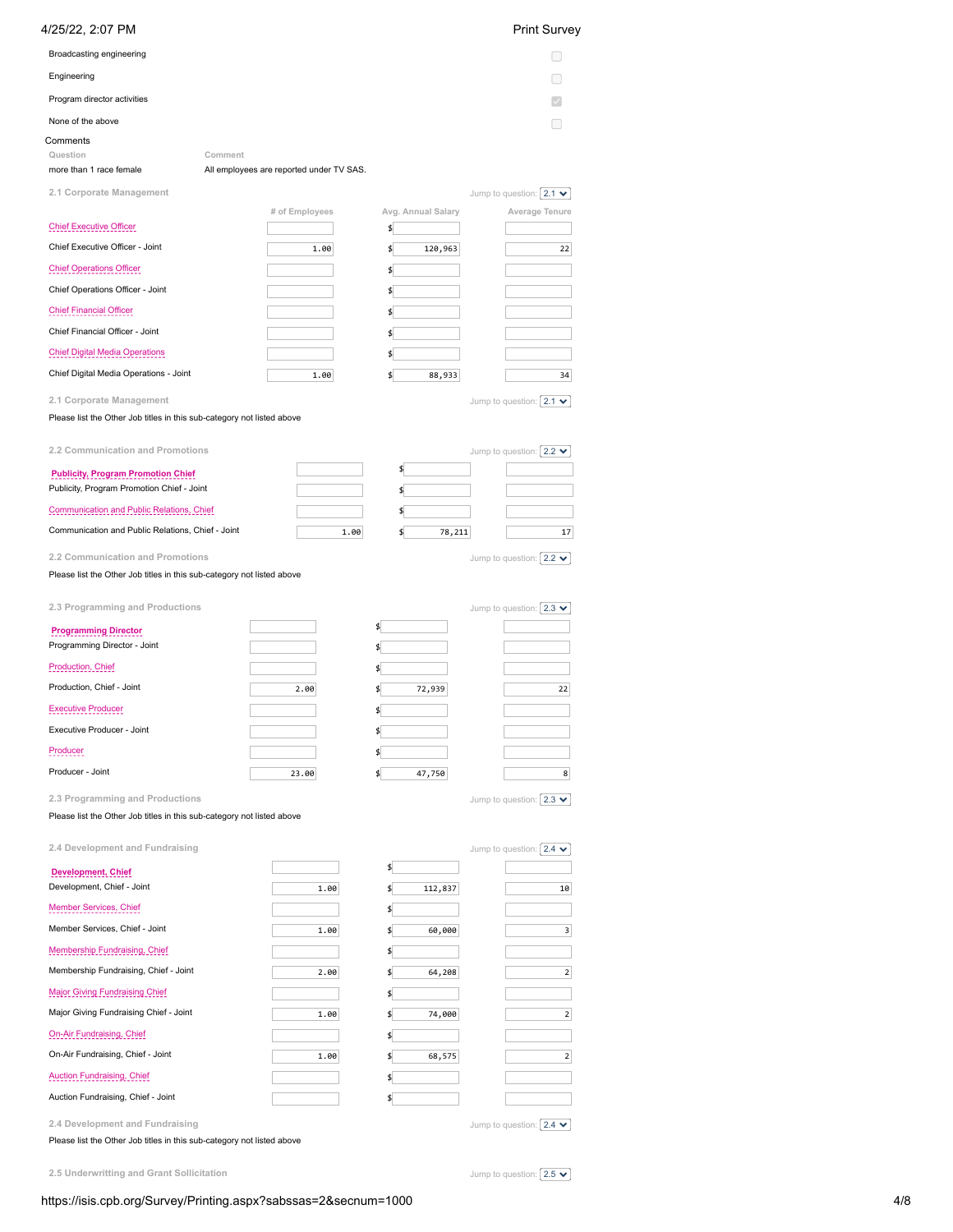# 4/25/22, 2:07 PM Print Survey

| <b>Underwriting, Chief</b><br>Underwriting, Chief - Joint | 1.00 | 65,281 | 2                               |
|-----------------------------------------------------------|------|--------|---------------------------------|
| Corporate Underwriting, Chief                             |      |        |                                 |
| Corporate Underwriting, Chief - Joint                     | 1.00 | 45,000 | 1                               |
| Foundation Underwriting, Chief                            |      |        |                                 |
| Foundation Underwriting, Chief - Joint                    |      | \$     |                                 |
| Government Grants Solicitation, Chief                     |      | \$     |                                 |
| Government Grants Solicitation, Chief - Joint             |      | \$     |                                 |
| 2.5 Underwritting and Grant Sollicitation                 |      |        | Jump to question: $ 2.5 \times$ |

Please list the Other Job titles in this sub-category not listed above

| 2.6 Broadcast Engineering and Information Technology       |      |        | Jump to question: $2.6 \blacktriangleright$ |
|------------------------------------------------------------|------|--------|---------------------------------------------|
| <b>Operations and Engineering, Chief</b>                   |      |        |                                             |
| Operations and Engineering, Chief - Joint                  | 1.00 | 88,891 | 24                                          |
| <b>Engineering Chief</b>                                   |      |        |                                             |
| Engineering Chief - Joint                                  | 1.00 | 73,782 | 45                                          |
| <b>Broadcast Engineer 1</b>                                |      | \$     |                                             |
| Broadcast Engineer 1 - Joint                               | 4.00 | 58,147 | 16                                          |
| <b>Production Engineer</b>                                 |      |        |                                             |
| Production Engineer - Joint                                | 5.00 | 58,853 | 16                                          |
| Facilities, Satellite and Tower Maintenance, Chief         |      |        |                                             |
| Facilities, Satellite and Tower Maintenance, Chief - Joint |      |        |                                             |
| <b>Technical Operations, Chief</b>                         |      |        |                                             |
| Technical Operations, Chief - Joint                        | 1.00 | 61,742 | 6                                           |
| Information Technology, Director                           |      | \$     |                                             |
| Information Technology, Director - Joint                   |      |        |                                             |
| Web Administrator/Web Master                               |      |        |                                             |
| Web Administrator/Web Master - Joint                       | 2.00 | 66,455 | 29                                          |
|                                                            |      |        |                                             |

**2.6 Broadcast Engineering and Information Technology** Please list the Other Job titles in this sub-category not listed above Jump to question:  $\boxed{2.6 \blacktriangleright}$ 

**2.7 Journalists, Announcers, Broadcast and Traffic**

| 2.7 Journalists, Announcers, Broadcast and Traffic |      |                           | Jump to question: $ 2.7 \times $ |
|----------------------------------------------------|------|---------------------------|----------------------------------|
| <b>News / Current Affairs Director</b>             |      | $\boldsymbol{\mathsf{S}}$ |                                  |
| News / Current Affairs Director - Joint            |      |                           |                                  |
| <b>Music Director</b>                              |      | \$                        |                                  |
| Music Librarian/Programmer                         |      |                           |                                  |
| Announcer / On-Air Talent                          |      |                           |                                  |
| Announcer / On-Air Talent - Joint                  |      | \$                        |                                  |
| Reporter                                           |      |                           |                                  |
| Reporter - Joint                                   |      |                           |                                  |
| <b>Public Information Assistant</b>                |      | \$                        |                                  |
| Public Information Assistant - Joint               | 2.00 | 44,491                    | 8                                |
| <b>Broadcast Supervisor</b>                        |      |                           |                                  |
| Broadcast Supervisor - Joint                       |      | \$                        |                                  |
| Director of Continuity / Traffic                   |      |                           |                                  |
| Director of Continuity / Traffic - Joint           | 1.00 | 46,800<br>\$              | 22                               |
| 2.7 Journalists, Announcers, Broadcast and Traffic |      |                           | Jump to question: $ 2.7 \times$  |

Please list the Other Job titles in this sub-category not listed above

| 2.8 Education and Community Engagement |      |        | Jump to question: $2.8 \rightarrow$ |
|----------------------------------------|------|--------|-------------------------------------|
| <b>Education, Chief</b>                |      |        |                                     |
| Education, Chief - Joint               | 1.00 | 67,000 |                                     |
| <b>Volunteer Coordinator</b>           |      |        |                                     |
| Volunteer Coordinator - Joint          |      |        |                                     |
| <b>Events Coordinator</b>              |      |        |                                     |
| Events Coordinator - Joint             | 1.00 | 59,000 |                                     |

https://isis.cpb.org/Survey/Printing.aspx?sabssas=2&secnum=1000 5/8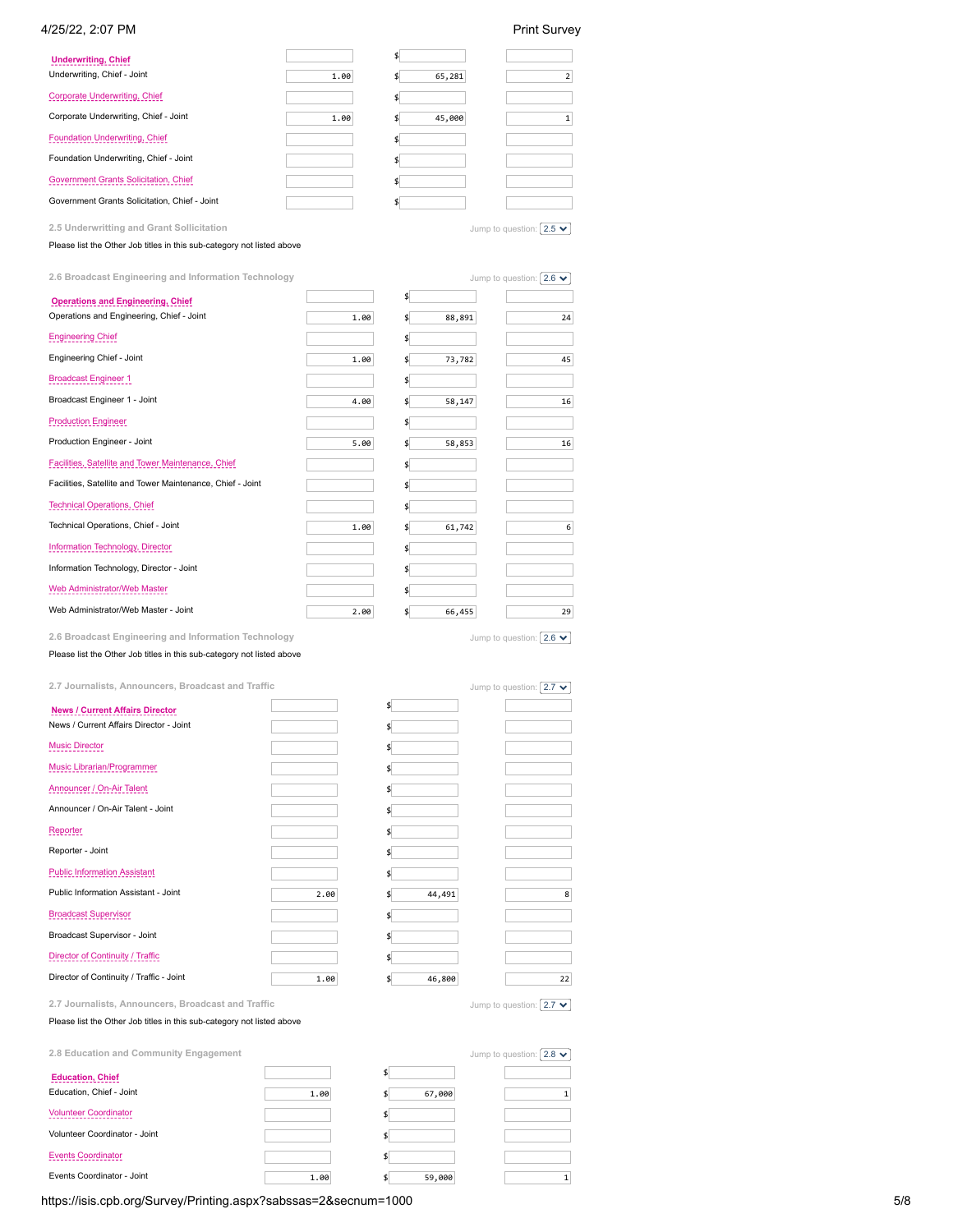| 4/25/22, 2:07 PM                                                                                                                                                                                                                                                                 |                 |                 |                                              | <b>Print Survey</b>   |                                |
|----------------------------------------------------------------------------------------------------------------------------------------------------------------------------------------------------------------------------------------------------------------------------------|-----------------|-----------------|----------------------------------------------|-----------------------|--------------------------------|
| Section 2. Average Salary Totals                                                                                                                                                                                                                                                 | 55.00           |                 | 1523858                                      | 293                   |                                |
| 2.8 Education and Community Engagement                                                                                                                                                                                                                                           |                 |                 | Jump to question: $ 2.8 \blacktriangleright$ |                       |                                |
| Please list the Other Job titles in this sub-category not listed above                                                                                                                                                                                                           |                 |                 |                                              |                       |                                |
| Comments                                                                                                                                                                                                                                                                         |                 |                 |                                              |                       |                                |
| Question<br>No Comments for this section                                                                                                                                                                                                                                         | Comment         |                 |                                              |                       |                                |
| 3.1 Governing Board Method of Selection                                                                                                                                                                                                                                          |                 |                 | Jump to question: $ 3.1 \rangle$             |                       |                                |
| Enter the number of governing board members (including the chairperson and both voting and non-voting<br>ex-officio members) who are selected by the following methods:                                                                                                          |                 |                 |                                              |                       |                                |
| 3.1 Governing Board Method of Selection                                                                                                                                                                                                                                          |                 |                 | Jump to question: $ 3.1 \rangle$             |                       |                                |
| Ex-Officio (Automatic membership because of another office held)                                                                                                                                                                                                                 |                 |                 |                                              | 4                     |                                |
| 3.1 Governing Board Method of Selection                                                                                                                                                                                                                                          |                 |                 | Jump to question: $ 3.1 \rangle$             |                       |                                |
| Appointed by government legislative body (including school board)<br>or other government official (e.g. governor)                                                                                                                                                                |                 |                 |                                              | 5                     |                                |
| 3.1 Governing Board Method of Selection                                                                                                                                                                                                                                          |                 |                 | Jump to question: $ 3.1 \rangle$             |                       |                                |
| Elected by community/membership                                                                                                                                                                                                                                                  |                 |                 |                                              |                       |                                |
| 3.1 Governing Board Method of Selection                                                                                                                                                                                                                                          |                 |                 | Jump to question: $3.1 \cdot$                |                       |                                |
| Other (please specify below)                                                                                                                                                                                                                                                     |                 |                 |                                              |                       |                                |
| 3.1 Governing Board Method of Selection                                                                                                                                                                                                                                          |                 |                 | Jump to question: $ 3.1 \rangle$             |                       |                                |
|                                                                                                                                                                                                                                                                                  |                 |                 |                                              |                       |                                |
| 3.1 Governing Board Method of Selection                                                                                                                                                                                                                                          |                 |                 | Jump to question: $ 3.1 \rangle$             |                       |                                |
| Elected by board of directors itself (self-perpetuating body)                                                                                                                                                                                                                    |                 |                 |                                              |                       |                                |
| 3.1 Governing Board Method of Selection                                                                                                                                                                                                                                          |                 |                 | Jump to question: $ 3.1 \rangle$             |                       |                                |
| Total number of board members (Automatic total of the above)                                                                                                                                                                                                                     |                 |                 |                                              | 9                     |                                |
| 3.2 Governing Board Members                                                                                                                                                                                                                                                      |                 |                 | Jump to question: $ 3.2 \rangle$             |                       |                                |
| Please report the racial or ethnic group of the members of your governing board by gender. Please also report the<br>number of governing board members with a disability.                                                                                                        |                 |                 |                                              |                       |                                |
| 3.2 Governing Board Members                                                                                                                                                                                                                                                      |                 |                 | Jump to question: $ 3.2 \rangle$             |                       |                                |
| For minority group identification, please refer to "Instructions and Definitions" in the Employment subsection.                                                                                                                                                                  |                 |                 |                                              |                       |                                |
| 3.2 Governing Board Members                                                                                                                                                                                                                                                      |                 |                 |                                              |                       | Jump to question: $3.2 \times$ |
| African American<br>Hispanic                                                                                                                                                                                                                                                     | Native American | Asian / Pacific | White, Non-Hispanic                          | More Than<br>One Race | Total                          |
| Female<br>Board                                                                                                                                                                                                                                                                  |                 |                 | 4                                            |                       | 4                              |
| Members                                                                                                                                                                                                                                                                          |                 |                 |                                              |                       |                                |
| Male<br>Board<br>Members                                                                                                                                                                                                                                                         |                 |                 | 5                                            |                       | 5                              |
| Total<br>0<br>0                                                                                                                                                                                                                                                                  | 0               | 0               | 9                                            | 0                     | 9                              |
| 3.2 Governing Board Members                                                                                                                                                                                                                                                      |                 |                 | Jump to question: $3.2 \times$               |                       |                                |
| Number of Vacant Positions                                                                                                                                                                                                                                                       |                 |                 |                                              | 0                     |                                |
| 3.2 Governing Board Members                                                                                                                                                                                                                                                      |                 |                 | Jump to question: $3.2 \times$               |                       |                                |
| Total Number of Board Members (Total should equal the total reported in Question 3.1.)                                                                                                                                                                                           |                 |                 |                                              | 9                     |                                |
| 3.2 Governing Board Members                                                                                                                                                                                                                                                      |                 |                 | Jump to question: $3.2 \times$               |                       |                                |
| Number of Board Members with disabilities                                                                                                                                                                                                                                        |                 |                 |                                              | 0                     |                                |
| Comments<br>Question                                                                                                                                                                                                                                                             | Comment         |                 |                                              |                       |                                |
| No Comments for this section                                                                                                                                                                                                                                                     |                 |                 |                                              |                       |                                |
| 4.1 Community Outreach Activities                                                                                                                                                                                                                                                |                 |                 | Jump to question: $ 4.1 \rangle$             |                       |                                |
| Did the grant recipient engage in any of the following community outreach services, and, if so, did the outreach activity have a specific,<br>formal component designed to be of special service to either the educational community or minority and/or other diverse audiences? |                 |                 |                                              |                       |                                |
| 4.1 Community Outreach Activities                                                                                                                                                                                                                                                |                 |                 | Jump to question: $ 4.1 \rangle$             |                       |                                |
|                                                                                                                                                                                                                                                                                  |                 |                 |                                              | Yes/No                |                                |
| Produce public service announcemnts?                                                                                                                                                                                                                                             |                 |                 |                                              | No                    |                                |
| Did the public service announcements have a specific, formal component designed to be of special service to the educational<br>community?                                                                                                                                        |                 |                 |                                              | No                    |                                |
| Did the public service announcements have a specific, formal component designed to be of special service to the minority<br>community and/or diverse audiences?                                                                                                                  |                 |                 |                                              | No                    |                                |
| Broadcast community activities information (e.g., community bulletin board, series highlighting local nonprofit agencies)?                                                                                                                                                       |                 |                 |                                              | Yes                   |                                |
| Did the community activities information broadcast have a specific, formal component designed to be of special service to the<br>educational community?                                                                                                                          |                 |                 |                                              | Yes                   |                                |
| Did the community activities information broadcast have a specific, formal component designed to be of special service to the<br>minority community and/or diverse audiences?                                                                                                    |                 |                 |                                              | Yes                   |                                |
| Produce/distribute informational materials based on local or national programming?                                                                                                                                                                                               |                 |                 |                                              | Yes                   |                                |
|                                                                                                                                                                                                                                                                                  |                 |                 |                                              |                       |                                |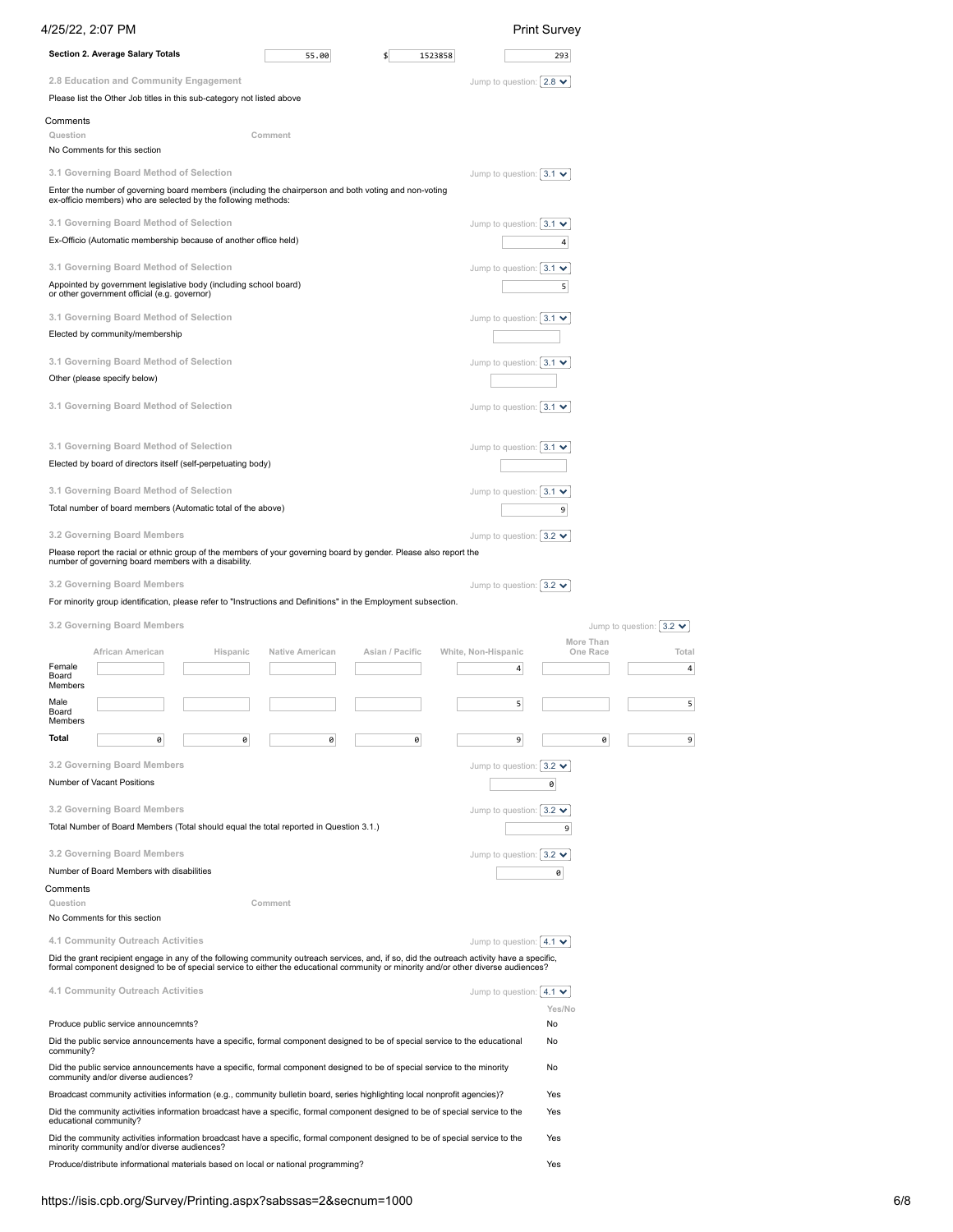| 4/25/22, 2:07 PM                                                                                                                                                                                                                                                                                                                                                         |                           |                                  | <b>Print Survey</b>              |
|--------------------------------------------------------------------------------------------------------------------------------------------------------------------------------------------------------------------------------------------------------------------------------------------------------------------------------------------------------------------------|---------------------------|----------------------------------|----------------------------------|
| Did the informational programming materials have a specific, formal component designed to be of special service to the<br>educational community?                                                                                                                                                                                                                         |                           |                                  | Yes                              |
| Did the informational programming materials have a specific, formal component designed to be of special service to the minority<br>community and/or diverse audiences?                                                                                                                                                                                                   |                           |                                  | Yes                              |
| Host community events (e.g. benefit concerts, neighborhood festivals)?                                                                                                                                                                                                                                                                                                   |                           |                                  | No                               |
| Did the community events have a specific, formal component designed to be of special service to the educational community?                                                                                                                                                                                                                                               |                           |                                  | No                               |
| Did the community events have a specific, formal component designed to be of special service to the minority community and/or<br>diverse audiences?                                                                                                                                                                                                                      |                           |                                  | No                               |
| Provide locally created content for your own or another community-based computer network/web site?                                                                                                                                                                                                                                                                       |                           |                                  | Yes                              |
| Did the locally created web content have a specific, formal component designed to be of special service to the educational<br>community?                                                                                                                                                                                                                                 |                           |                                  | Yes                              |
| Did the locally created web content have a specific, formal component designed to be of special service to the minority<br>community and/or diverse audiences?                                                                                                                                                                                                           |                           |                                  | Yes                              |
| Partner with other community agencies or organizations (e.g., local commerical TV station, Red Cross, Urban League, school<br>district)?                                                                                                                                                                                                                                 |                           |                                  | Yes                              |
| Did the partnership have a specific, formal component designed to be of special service to the educational community?                                                                                                                                                                                                                                                    |                           |                                  | Yes                              |
| Did the partnership have a specific, formal component designed to be of special service to the minority community and/or diverse<br>audiences?                                                                                                                                                                                                                           |                           |                                  | Yes                              |
| Comments                                                                                                                                                                                                                                                                                                                                                                 |                           |                                  |                                  |
| Question                                                                                                                                                                                                                                                                                                                                                                 | Comment                   |                                  |                                  |
| No Comments for this section                                                                                                                                                                                                                                                                                                                                             |                           |                                  |                                  |
| 5.1 Radio Programming and Production                                                                                                                                                                                                                                                                                                                                     |                           |                                  | Jump to question: $ 5.1 \rangle$ |
| Instructions and Definitions:                                                                                                                                                                                                                                                                                                                                            |                           |                                  |                                  |
| 5.1 Radio Programming and Production                                                                                                                                                                                                                                                                                                                                     |                           |                                  | Jump to question: $5.1 \times$   |
| About how many original hours of station program production in each of the following categories did the grant recipient complete this year?<br>(For purposes of this survey, programming intended for national distribution is defined as all programming distributed or offered for<br>distribution to at least one station outside the grant recipients local market.) |                           |                                  |                                  |
| 5.1 Radio Programming and Production                                                                                                                                                                                                                                                                                                                                     |                           |                                  | Jump to question: $ 5.1 \times$  |
|                                                                                                                                                                                                                                                                                                                                                                          | For National Distribution | For Local Distribution/All Other | Total                            |
| Music (announcer in studio playing principally a<br>sequence of musical recording)                                                                                                                                                                                                                                                                                       |                           | 963                              | 963                              |
| Arts and Cultural (includes live or narrated<br>performances, interviews, and discussions, in the<br>form of extended coverage and broadcast time<br>devote to artistic and/or cultural subject matter)                                                                                                                                                                  |                           | 750                              | 750                              |
| News and Public Affairs (includes regular<br>coverage of news events, such as that produced<br>by a newsroom, and public issues-driven listener<br>participation, interview and discussion programs)                                                                                                                                                                     |                           | 912                              | 912                              |
| Documentary (includes highly produced longform<br>stand alone or series of programs, principally<br>devoted to in-depth investigation, exploration, or<br>examination of a single or related multiple<br>subject matter)                                                                                                                                                 |                           | 5                                | 5                                |
| All Other (incl. sports and religious - Do NOT<br>include fundraising)                                                                                                                                                                                                                                                                                                   |                           | 0                                | 0                                |
| Total                                                                                                                                                                                                                                                                                                                                                                    | 0                         | 2,630                            | 2,630                            |
| 5.1 Radio Programming and Production                                                                                                                                                                                                                                                                                                                                     |                           |                                  | Jump to question: $ 5.1 \rangle$ |

Out of all these hours of station production during the year for about how many was a minority ethnic or racial group member in principal<br>charge of the production? (Minority ethnic or racial groups refer to: African-Americ American/Pacific Islander.)

| 5.1 Radio Programming and Production    | Jump to question: $5.1 \cdot$ |
|-----------------------------------------|-------------------------------|
| Approx Number of Original Program Hours | 460                           |
| Comments                                |                               |

**Question Comment**

No Comments for this section

**6.1 Telling Public Radio's Story**

Jump to question:  $\boxed{6.1 \blacktriangledown}$ 

The purpose of this section is to give you an opportunity to tell us and your<br>community about the activities you have engaged in to address community needs<br>by outlining key services provided, and the local value and impact

**Joint licensee Grantees that have filed a 2021 Local Content and Services Report as part of meeting the requirement for TV CSG funding may state they have done so in the corresponding questions below, so long as all of the questions below were addressed as they relate to radio operations in such report. You must include the date the report was submitted to CPB along with the TV Grantee ID under which it was submitted.**

Jump to question:  $6.1 \times$ 

1. Describe your overall goals and approach to address identified community issues, needs, and interests through your station's vital local<br>services, such as multiplatform long and short-form content, digital and in-person

Local Content & Services Report submitted to localreport@cpb.org 2/15/22 covers all these responses..

**6.1 Telling Public Radio's Story**

**6.1 Telling Public Radio's Story**

Jump to question:  $6.1 \times$ 

2. Describe key initiatives and the variety of partners with whom you collaborated, including other public media outlets, community nonprofits,<br>government agencies, educational institutions, the business community, teacher

Local Content & Services Report submitted to CPB covers all these responses

**6.1 Telling Public Radio's Story**

Jump to question:  $\boxed{6.1 \blacktriangledown}$ 

3. What impact did your key initiatives and partnerships have in your community? Describe any known measurable impact, such as increased<br>awareness, learning or understanding about particular issues. Describe indicators of

## https://isis.cpb.org/Survey/Printing.aspx?sabssas=2&secnum=1000 7/8